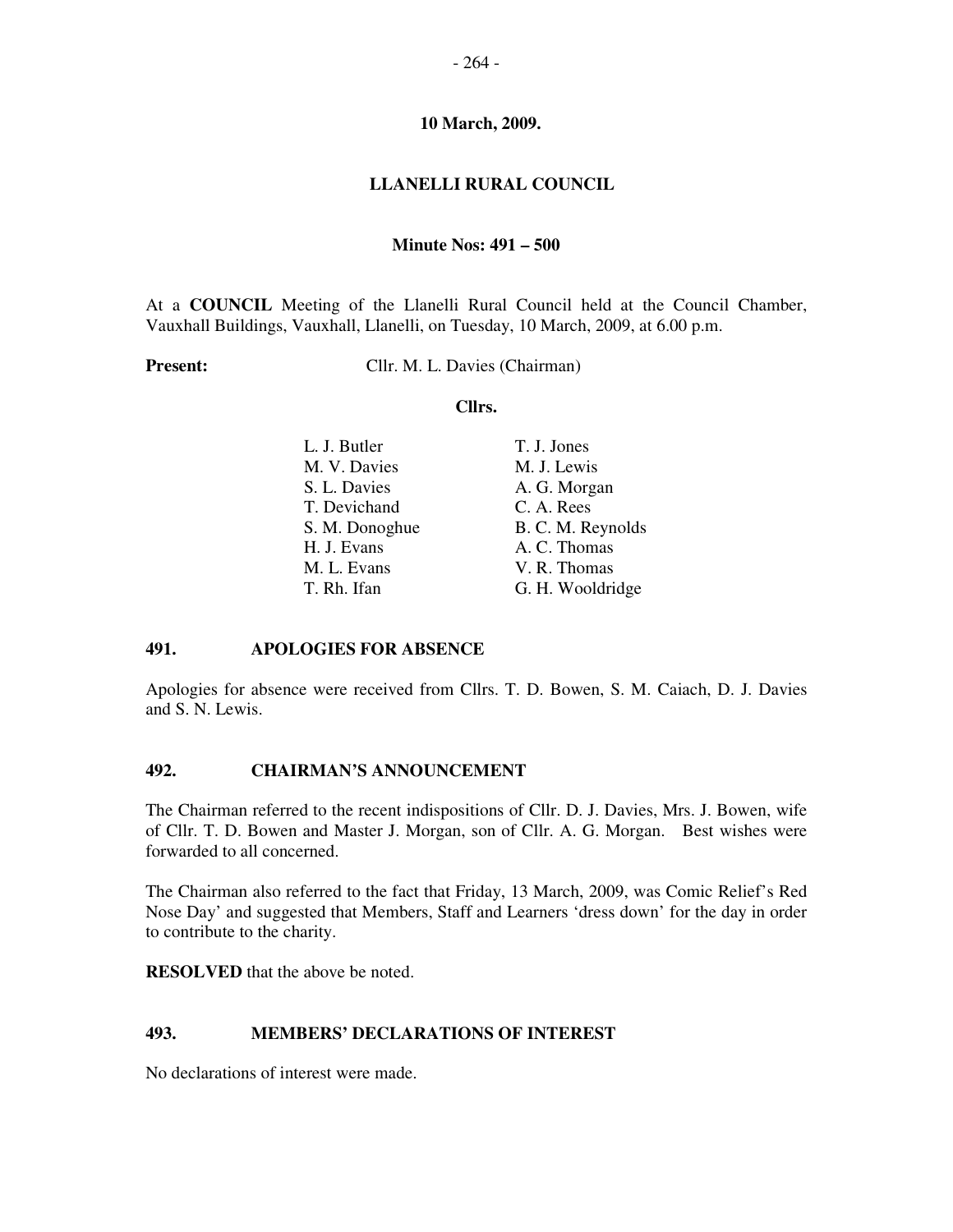## **494. DYFED-POWYS POLICE AUTHORITY – INSPECTOR J. DAVIES**

The Chairman welcomed Insp. J. Davies, Dyfed-Powys Police Authority, to the meeting and invited him to address Members.

Inspector Davies, having conveyed his thanks for the opportunity to introduce himself, informed of his policing background and of the wide localised area for which he was responsible. He stated that he wished to continue the good rapport which co-existed between his Authority and the Rural Council.

The Chairman thanked Insp. Davies for attending and he thereupon withdrew from the meeting.

# **495. CONFIRMATION OF MINUTES**

**RESOLVED** that the following Minutes (copies of which had been previously circulated to Members) be confirmed and signed as a true record of proceedings:-

| 10 February, 2009 |
|-------------------|
| 11 February, 2009 |
| 17 February, 2009 |
| 18 February, 2009 |
| 23 February, 2009 |
| 24 February, 2009 |
| 25 February, 2009 |
|                   |

## **496. ONE VOICE WALES – MEMBERSHIP 2009/10**

An invitation was received from the Chief Executive, One Voice Wales, for the Council to join the organisation's membership from April 2009.

During discussion, Members felt that it was appropriate to review the Council's position and, it was

**RESOLVED** that the Chief Executive, One Voice Wales, be invited to address Members at a future meeting of Council to discuss the organisation's strategy and evolution.

# **497. EXTERNAL EVENTS**

Members having considered an invitation received from Cancer Research UK – Llanelli Branch, for the Council to be represented at a Charity Quiz Night to be held on 8 April, 2009, at the Conservative Club, Llanelli, it was

**RESOLVED** that interested Members attend.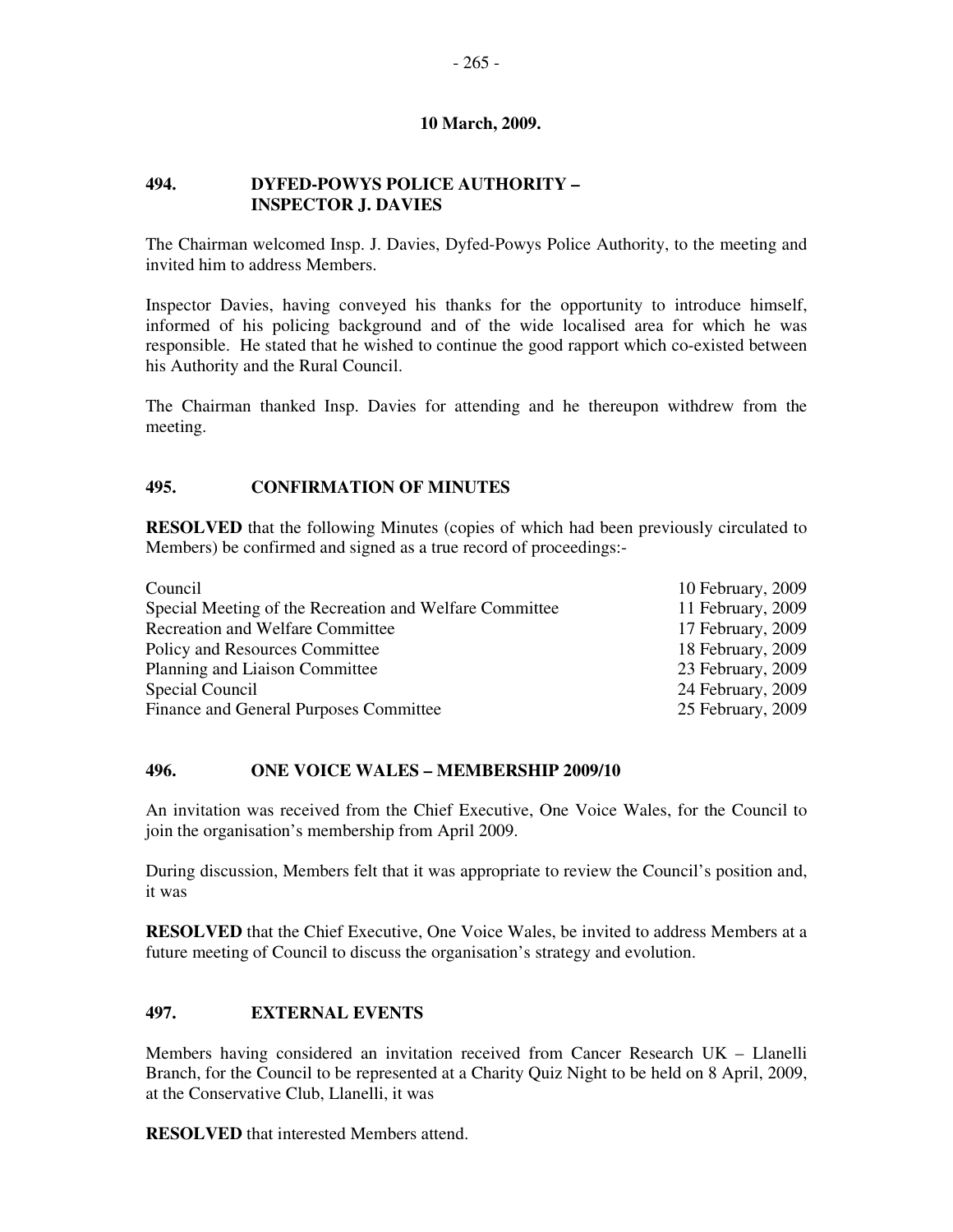# **498. MATTERS REPORTED**

**RESOLVED** that the schedule of matters reported be noted.

# **499. LLANELLI JOINT BURIAL AUTHORITY**

Members received the following Minutes of meetings of the Llanelli Joint Burial Authority held on 14 and 27 January, 2009, respectively:-

"At the Meeting of the Llanelli Joint Burial Authority held at Vauxhall Buildings, Vauxhall, Llanelli, on Wednesday, 14 January 2009 at 4:00 pm.

Present: Cllr. C. C. Lucas (Vice Chairman (in the Chair))

Cllrs.

| T. D. Bowen    | W. J. Lemon  |
|----------------|--------------|
| M. J. P. Burns | K. D. Rees   |
| D. J. Davies   | W. G. Thomas |

# 69. CHAIRMAN'S ANNOUNCEMENT

The Chairman wished Officers and Members a happy New Year.

# 70. APOLOGIES FOR ABSENCE

Apologies for absence were received from Cllrs S. L. Davies, T. J. Jones and A. G. Morgan.

### 71. MEMBERS' DECLARATIONS OF INTEREST

No declarations of interest were made.

# 72. CONFIRMATION OF MINUTES

RESOLVED that the following minutes (copies of which had been previously circulated) be confirmed and signed as a true record of proceedings subject to Cllr D. J. Davies' apologies for absence being recorded.

Ordinary Meeting - 10 December 2008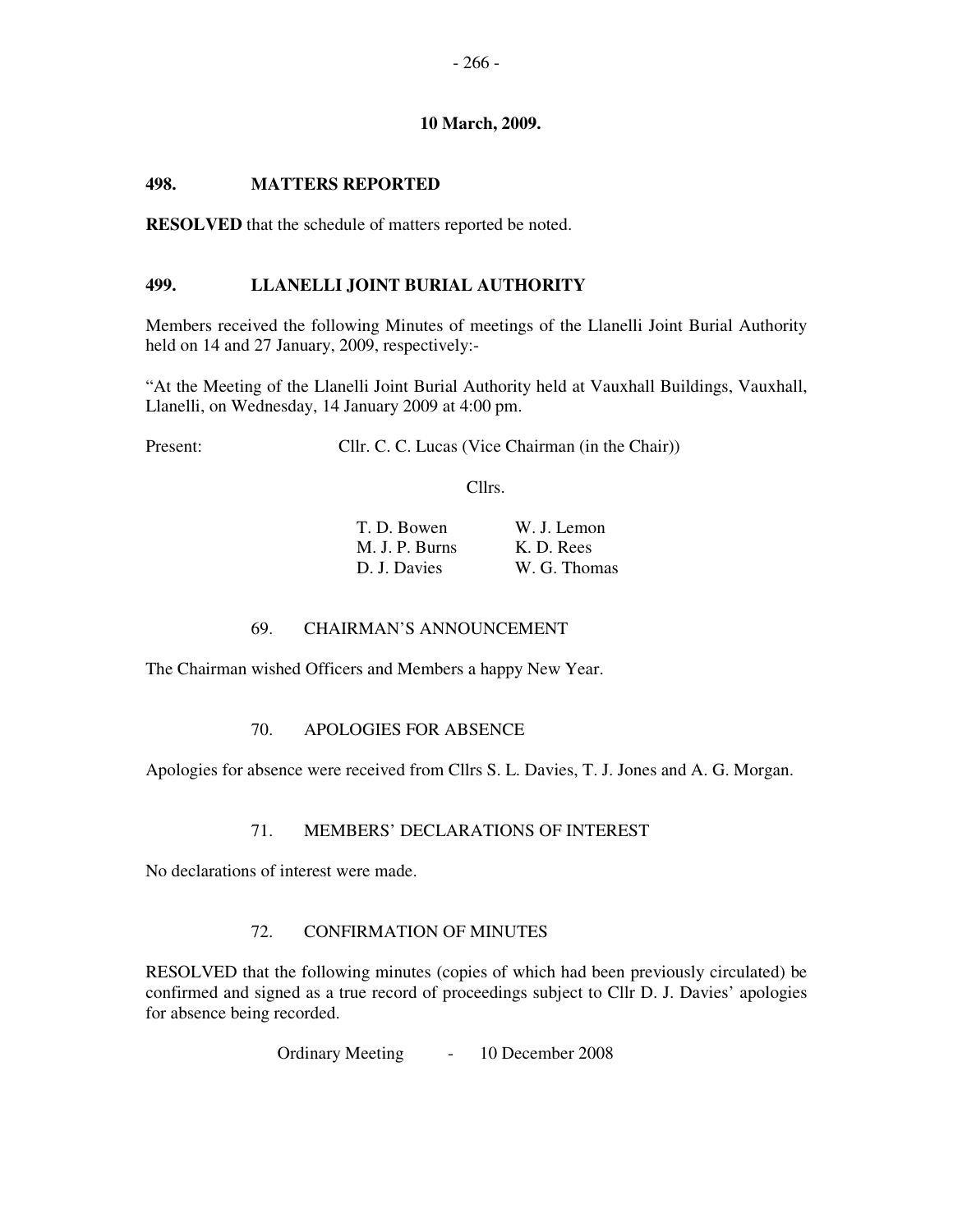# 73. MATTERS ARISING

# LLANELLI CREMATORIUM LTD – RENT REVIEW

Arising out of Minute No.67, the Secretary reported that he had replied to the letter received from the Director of Llanelli Crematorium Ltd re-iterating the proposed rent increase, and had subsequently received a cheque for the correct monthly rental.

RESOLVED that the information be noted.

# 74. INCOME AND EXPENDITURE REPORTS

RESOLVED that the income and expenditure reports for November 2008 and the provisional report for December 2008 be noted.

# 75. SCHEDULE OF PAYMENTS

Consideration was given to the schedule of payments for December 2008, which revealed expenditure for the month amounted to £16,724.98.

RESOLVED that the information be noted.

### 76. MEMORIAL TESTING FIGURES

Consideration was given to the memorial testing figures for December 2008, which revealed that 54 memorials had been tested to stage two level, with 22 failures.

RESOLVED that the information be noted.

### 77. AUDIT OF ACCOUNTS FOR THE YEAR ENDING 31 MARCH 2008

Members considered the Auditor's report received from Mazars LLP, (copies having been previously circulated) in respect of the Burial Authority's accounts for 2007/08. The report confirmed that the information contained in the annual return was in accordance with the Auditor General for Wales' requirements and no matters had come to the Auditor's attention giving cause for concern that relevant legislation and regulatory requirements had not been met.

However, the report raised one other matter which did not affect the Auditor's opinion but which was drawn to the Burial Authority's attention nonetheless. The Burial Authority was recommended to review its standing orders/financial regulations on a regular basis to ensure they remained in line with legislative/regulatory requirements and were fit for purpose.

RESOLVED that the Auditor's report be accepted.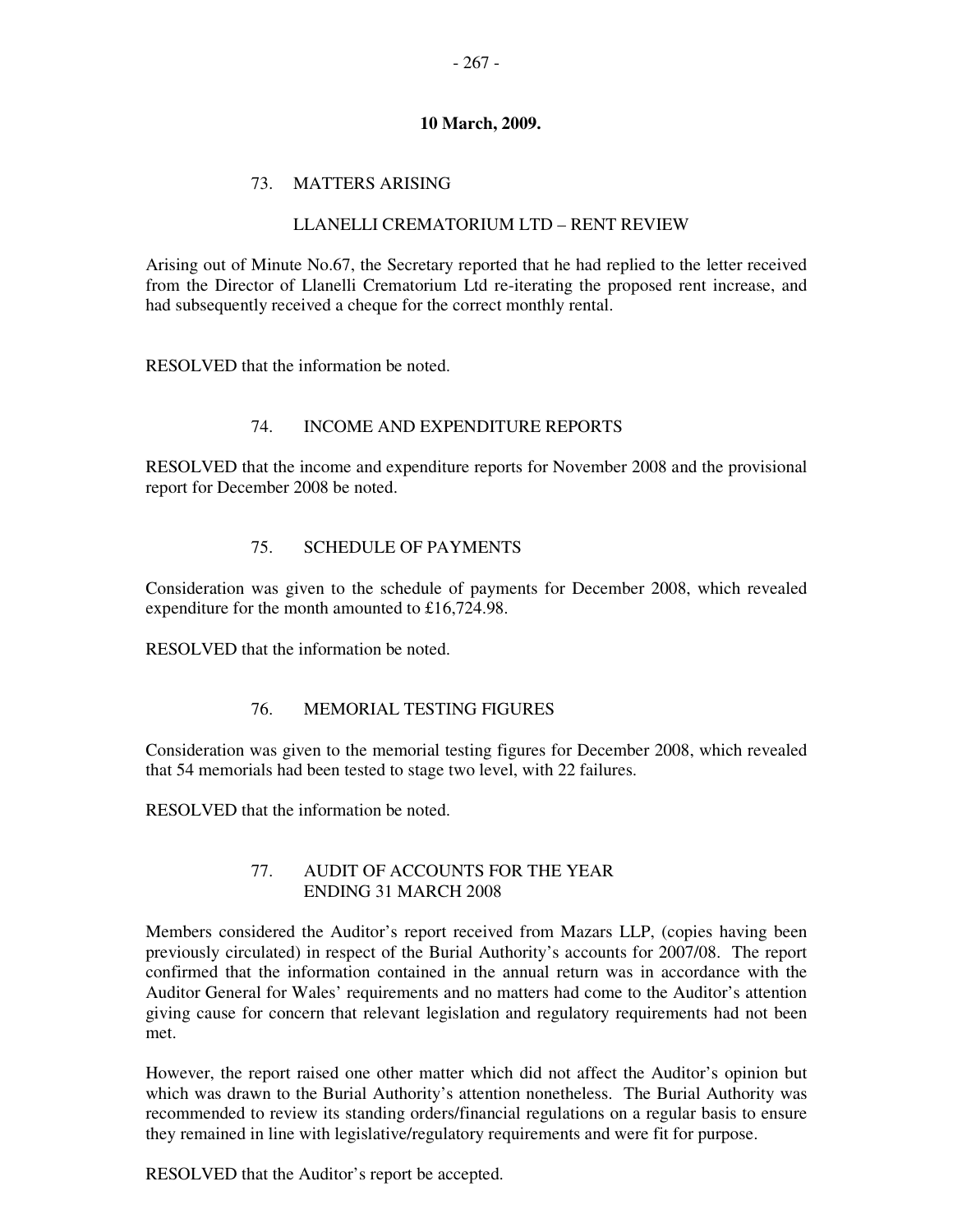# 78. SPECIAL BUDGET MEETING

The Secretary informed Members that the special budget meeting would be held on Tuesday 27 January, at 4.00pm in the Conference Room at Vauxhall Buildings, Vauxhall, Llanelli.

RESOLVED that the information be noted.

# 79. PUBLIC BODIES (ADMISSION TO MEETINGS) ACT, 1960

RESOLVED that in view of the confidential nature of the business to be transacted the following matter be considered in private and that the power of exclusion of the public under Section 1(2) of the Public Bodies (Admission to Meetings) Act, 1960 be exercised.

# 80. REQUEST TO INSTALL MEMORIAL BENCH

Members considered a letter from Mr F requesting permission to install a memorial bench in the cemetery grounds near to the grave of his late son. Members were shown photographs of the area in question and it was

## RESOLVED that:

- (1) The request be approved;
- (2) Permission is given on the understanding that Mr F would install the bench at his own expense and would be responsible for its future maintenance;
- (3) As a gesture of good will, the Burial Authority would install the concrete foundation to receive the bench;
- (4) The request would not prejudice similar requests in the future, with each request being considered on its own merits; and
- (5) Given the unusual design of the proposed bench, Mr F be made aware that it may attract more interest and attention and consequently the Burial Authority accepts no responsibility for any wilful damage caused through vandalism.

Arising out of discussion of the above, Members queried the number of benches in the cemetery grounds and felt that a policy should be developed to govern the number, type, location and general installation of benches in order to cater for future requests especially in the context of the amount of cemetery space available. The policy would also serve as an aid to streamlining procedures and standardising bench design and it was

FUTHER RESOLVED that the Secretary be authorised to draft a general policy for future consideration by the committee.

…………………………………… The Meeting concluded at 4:20pm" ………………………………………………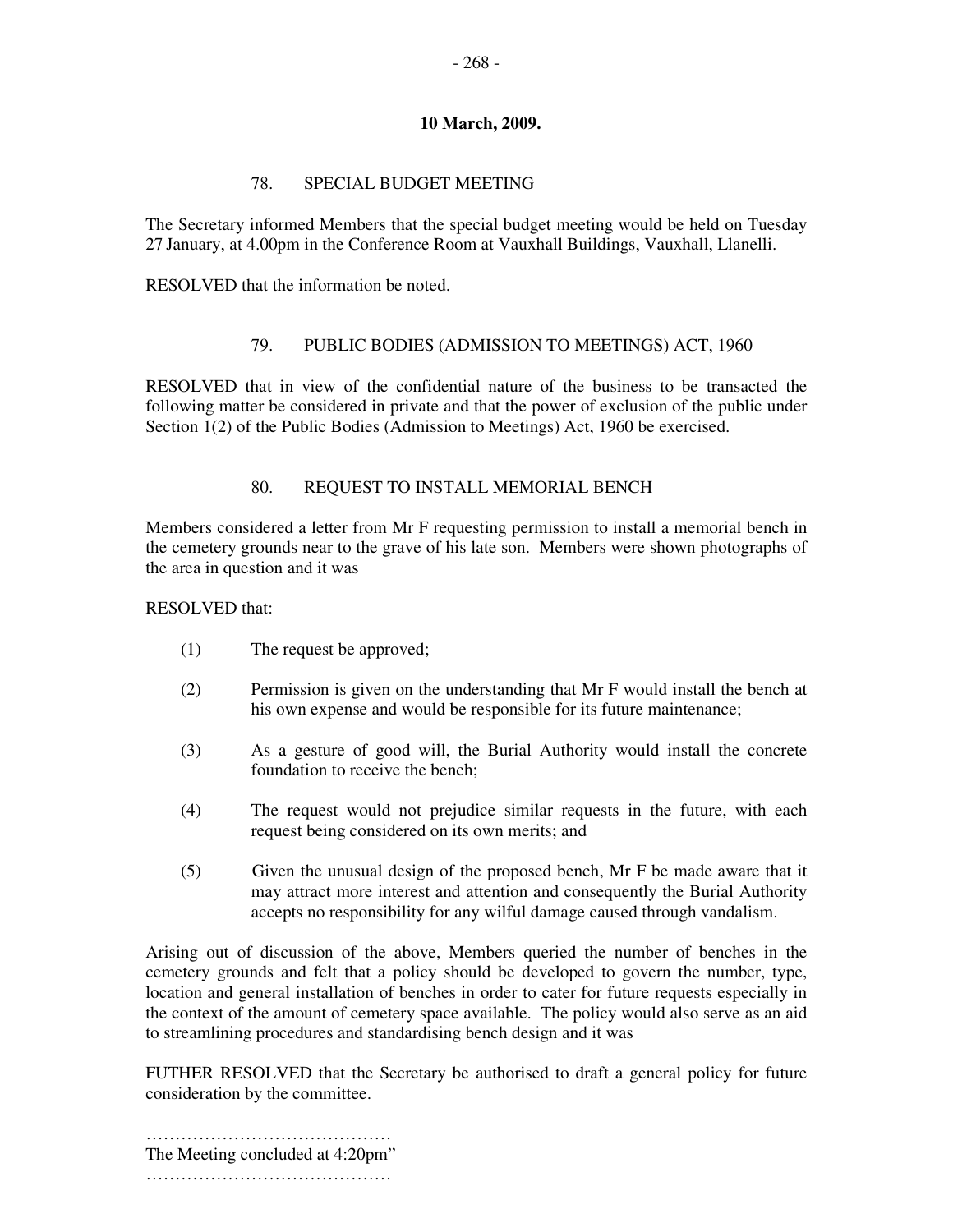"At a Special Meeting of the Llanelli Joint Burial Authority held at Vauxhall Buildings, Vauxhall, Llanelli, on Tuesday, 27 January 2009 at 4:00 pm.

| Present: |  | Cllr. C. C. Lucas (Vice Chairman (in the Chair)) |
|----------|--|--------------------------------------------------|
|----------|--|--------------------------------------------------|

Cllrs.

| T. D. Bowen  | W. J. Lemon |
|--------------|-------------|
| S. L. Davies | K. D. Rees  |

#### 81. APOLOGIES FOR ABSENCE

Apologies for absence were received from Cllrs M. J. Burns, D. J. Davies, T. J. Jones, A. G. Morgan and W. G. Thomas.

## 82. MEMBERS' DECLARATIONS OF INTEREST

No declarations of interest were made.

#### 83. PUBLIC BODIES (ADMISSION TO MEETINGS) ACT, 1960

RESOLVED that in view of the confidential nature of the business to be transacted the following matters be considered in private and that the power of exclusion of the public under Section 1(2) of the Public Bodies (Admission to Meetings) Act, 1960 be exercised.

#### 84. SCALE OF FEES

(1) Exclusive Rights of Burial Fees

| Conventional grave - 30 year period | 449.00 |
|-------------------------------------|--------|
| Conventional grave - 50 year period | 899.00 |
| Cremated Remains - 30 year period   | 149.00 |
| Cremated Remains - 50 year period   | 299.00 |

# Section 11:

| Conventional grave - 30 year period | 557.00  |
|-------------------------------------|---------|
| Conventional grave - 50 year period | 1113.00 |
| Cremated Remains - 30 year period   | 149.00  |
| Cremated Remains - 50 year period   | 299.00  |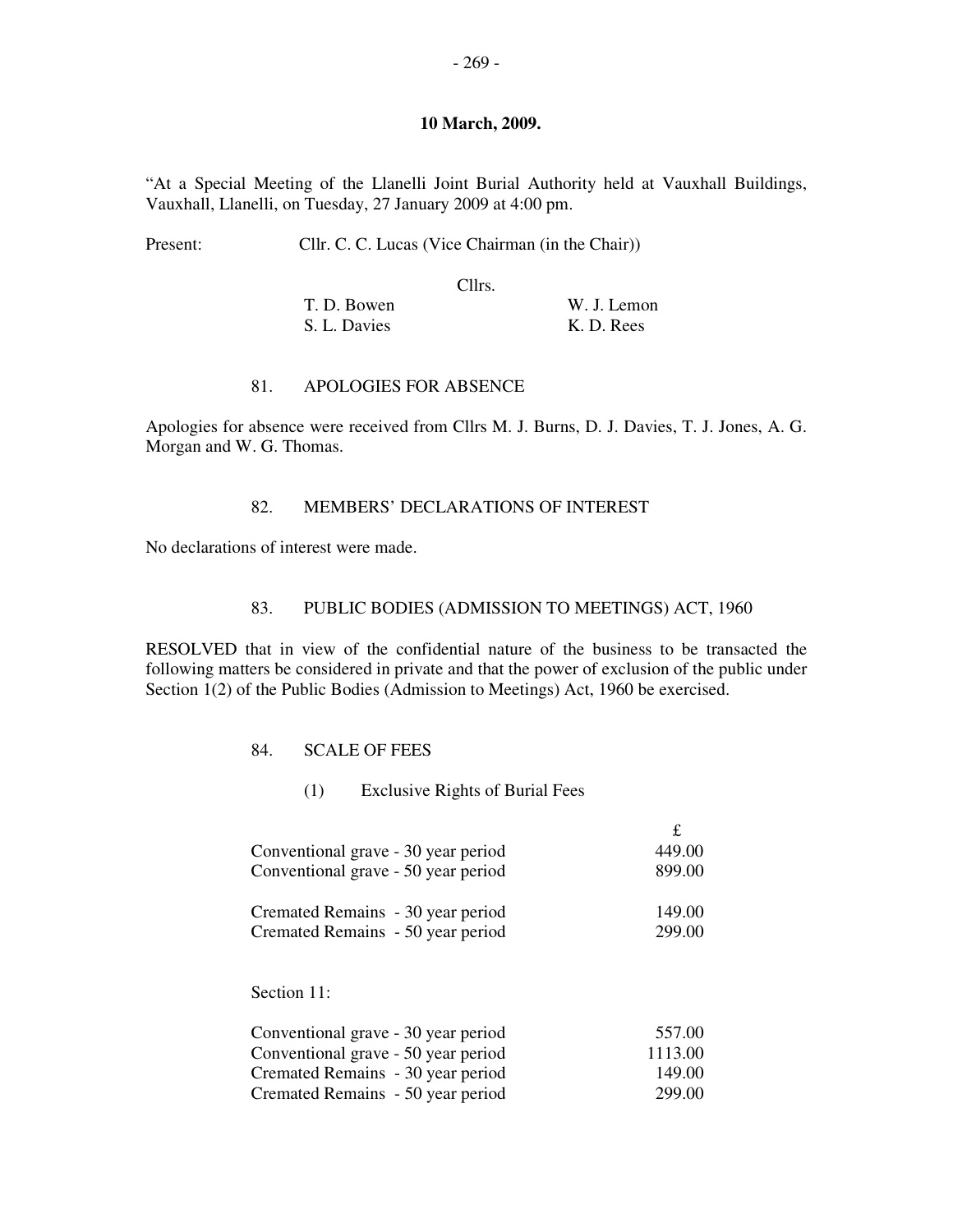(2) Cemetery Management Fees The following charges would be levied where Exclusive Rights of Burial was not applicable:

| Cemetery management fee for a conventional grave           | 231.00 |
|------------------------------------------------------------|--------|
| Cemetery management fee for a cremated remains plot 116.00 |        |

(3) Interment Charges

| Grave - Depth for 1                          | 297.00 |
|----------------------------------------------|--------|
| Grave - Depth for 2                          | 333.00 |
| Grave - Depth for 3                          | 379.00 |
| Interment in existing grave                  | 297.00 |
| Interment of cremated remains                | 111.00 |
| Weekend Surcharge Interment Grave            | 309.00 |
| Weekend Surcharge Interment Cremated Remains | 123.00 |

(4) Other Charges

| Hire of Chapel (including speaker)          | 38.00                      |  |
|---------------------------------------------|----------------------------|--|
| Still Birth                                 | 11.00                      |  |
| <b>Testing of Grave</b>                     | 84.00                      |  |
| <b>Exhumation of Ashes</b>                  | 167.00                     |  |
| Exhumation of body                          | (Actual & necessary costs) |  |
| New memorial – headstone and kerbstones     | 56.00                      |  |
| Additional names cut on headstones          | 28.00                      |  |
| Memorials within Garden of Remembrance      | 56.00                      |  |
| Bricked Grave (Admin fee)                   | 308.00                     |  |
| Reserved Grave (Section 10 only)            | 212.00                     |  |
| Family History Search (per individual name) | 10.00                      |  |
|                                             |                            |  |

(5) Out Of Area Surcharges

The interment fee referred to in (3) above would be increased by 50% in cases where the deceased did not reside within the administrative area of Llanelli Town and Rural Councils.

RESOLVED that the above fees be approved from 1 April 2009.

# 85. EXHUMATION PAYMENTS

Further to Minute No. 141 (8 December 2004), Members reviewed the special payment made to the cemetery groundsmen when asked to participate in exhumations and it was

RESOLVED that the special payment be increased to £35.80 for exhumation of ashes and £89.50 for a full exhumation.